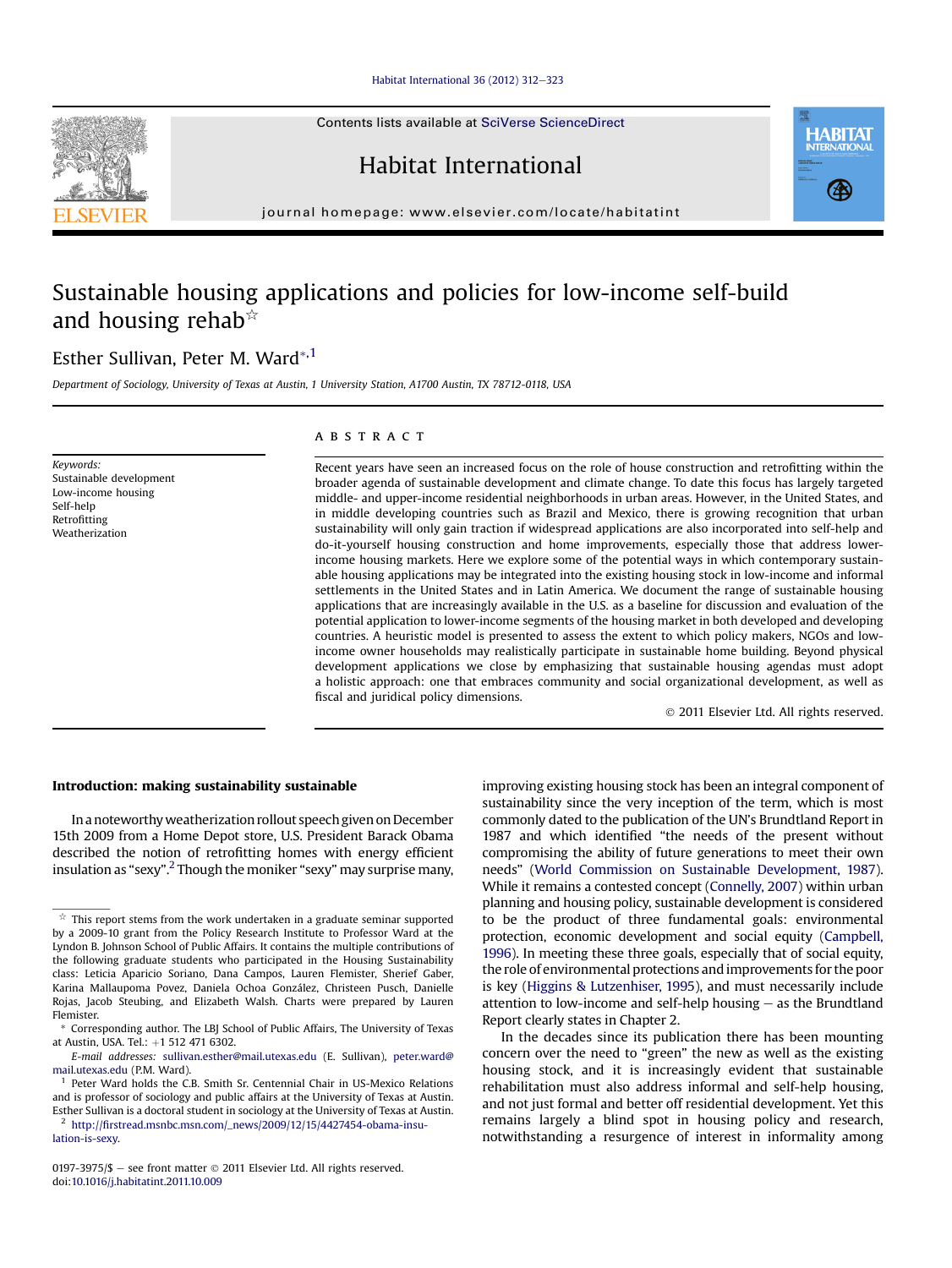architects, planners and policy makers (Brillembourg, Feireiss, & Klumpner, 2005; Roy, 2005). This includes the call for sustainable housing policy to prioritize the needs of the poor, especially those in informal and self-built settlements (Choguill, 2007), together with a shift in focus that not only includes production of housing but also the rehabilitation of the existing stock (Priemus & ten Heuvelhof, 2005).

The importance of addressing the environmental impact of housing within larger debates about climate change and energy usage is both well established and widely accepted. However, the investment necessary to increase the environmental efficiency of existing homes is often seen as incompatible with affordability goals for low-income residents, so that much of the attention paid to home rehabilitation and sustainable home improvements concentrates on formally produced middle- and upper-class housing. Moreover, the focus is mainly in urban areas and developed countries (Varol, Yalciner Ercoskun, & Gurer, 2011), even though the largest areas of residential development in developing countries are to be found in low-income settlements, much of which is developed informally through self-build at the urban periphery (Balchin & Stewart, 2001; Gilbert & Ward, 1985). Thus if significant and meaningful inroads into achieving more sustainable housing are to be achieved it will necessary to figure out ways of making "green" and other applications more accessible to low- and very low-income communities, including those that are self-help or informal  $-$  "the acid test of housing policy for the lower income groups" (Choguill, 2007, p. 147). The aim of this paper is to offer insights about how this might be achieved in self-managed and self-built housing undertaken by low-income households in developed and less developed countries. Research from Texas and from a major multicity housing project in Latin America provide the context for this analysis, and we provide a series of models that highlight a range of sustainable and often low-cost housing policy applications for energy conservation and weatherization; garden and microclimate design; water and wastewater; and solid waste disposal.

#### Sustainable applications for self-help and housing rehab in comparative perspective

Thus our paper responds to the desire for creative thinking about how sustainable technologies might be applied both to lowincome (self-help) settlements in less developed countries, as well as poorer neighborhoods in the USA in order to make them more resource efficient and more sustainable, both to improve the quality of life of the residents as well as to benefit the environment (Winkler, Spalding-Fecher, Tyani, & Matibe, 2002). We will outline new approaches of sustainable housing applications in two contexts: first, that of informal self-help and self-managed lowincome housing environments in Latin America and in the southern USA; and second, in the context of lower and middle income do-ityourself home improvements associated with housing rehab in the older and often deteriorated "first suburbs" housing belts in Latin America and U.S. metropolitan areas. In focusing upon sustainable technologies in the developed countries, we wish to explore the relevance that our findings in the U.S. can have for the self-built housing stock of Latin America. We are interested in exploring how such a "baseline" of possible housing applications might be applied more widely in housing practices and policies, especially in Latin America where poverty levels are more acute, and where selfbuild is widespread.

#### Self-help and informal settlements

In Latin America and in less developed countries the majority of the urban population lives in informal settlements in which selfbuild is the norm (Gilbert & Ward, 1985; Ward, 2012). New settlements continue to be created informally at the urban periphery, albeit at pace that appears to have slowed in the past decade or two, and government policies, quite reasonably, continue to prioritize the provision of basic infrastructure and title regularization However, apart from some "low tech" policy solutions and approaches to sustainability, interest and commitment to urban and housing sustainability in Latin America have not been as well developed as in the U.S.

Less widely known, and with evident differences that cannot be overlooked, low-income and self-help communities in the U.S. share some important characteristics with their Latin American counterparts. One area in which these commonalities are most clearly observed are the peri-urban and colonia-type settlements that house some of the nation's lowest income residents. Colonias are widespread especially in the southern states bordering Mexico (Mukhija & Monkonnen, 2006; Ward, 1999) and comprise low- and very low-income populations with households earning on average \$15,000 or less per year. Informal homestead subdivisions (IFHSs) are similar except that they are to be found beyond the border region in the interior of the Southern states, located 10-20 miles outside of metropolitan areas (Ward & Peters, 2007), and are not quite so poor (average household incomes are likely to be around \$25,000), and affordability is achieved through informal or selffinancing, as well as through self-help building and management. Different types of self-managed housing exist: self-built homes and extensions; manufactured homes (single or doublewide trailers) that vary greatly in age; and modular housing structures that are erected on site (Ward, 2003). But here, too, the policy agenda has largely eschewed housing sustainability options for self-help and improvement, although the production of new manufactured homes increasingly makes use of more sustainable and energy efficient housing elements (Krigger, 2006). However, for coloniatype environments the major constraint when thinking about housing sustainability tends to be that of affordability, and  $-$  at least in the past  $-$  the lack of low-cost sustainable housing applications provided through the larger do-it-yourself stores such as Home Depot, Lowes, etc. That is rapidly changing as technologies become available at much lower cost, as public awareness and commitment to green practices expands, and as government incentives such as the U.S. Department of Energy Weatherization Assistance Program (McCold, Goeltz, Ternes, & Berry, 2008) and the American Recovery and Reinvestment Act of 2009 come on line to support weatherization and energy efficient home improvements and upgrades.

#### Rehab of lower-income "first suburbs" and "innerburbs"

Increasingly, too, throughout Latin America older (now) consolidated informal settlements that were created thirty years ago today form part of the intermediate urban area, usually forming rings around the older urban core (see [www.lahn.utexas.org\)](http://www.lahn.utexas.org). These older settlements developed in the 1970s and 1980s are now fully integrated into cities such that most observers would not imagine that they had begun as shacks and squatter settlements. Families have often subdivided their lots and housing units among (now) grown children and grandchildren. While these settlements are usually fully serviced there are urgent needs for the rehabilitation of the residential environment in order to retrofit and recast the neighborhood and dwelling space to meet contemporary community and household needs (Ward, Jimenez, Grajeda, & Velázquez, 2011).

Similarly in the U.S. the older "first suburbs" of working and middle class neighborhoods that formed from the late 1940s through the 1970s today comprise an inner ring of suburbs that